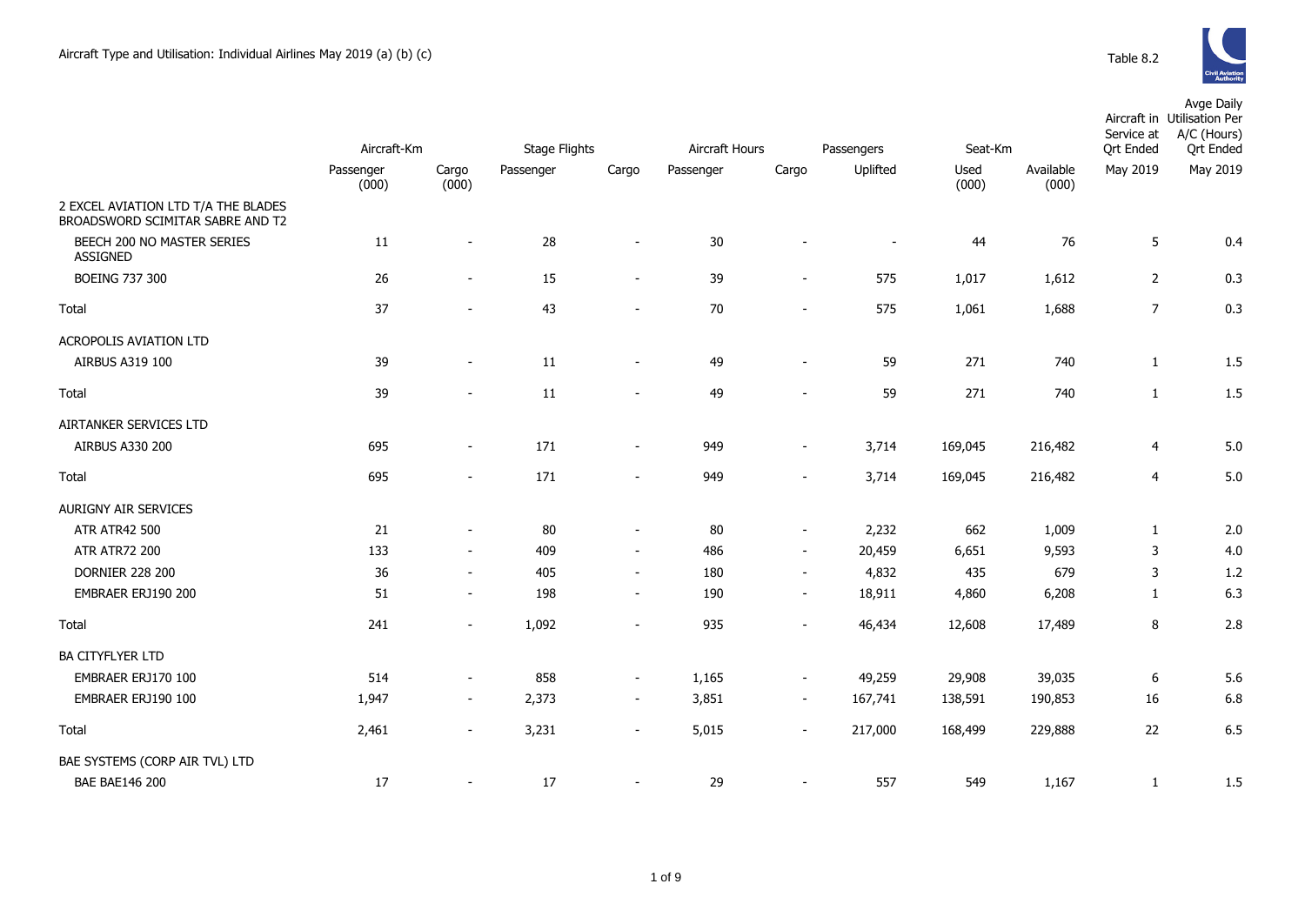|                                                    | Aircraft-Km              |                          | Stage Flights  | Aircraft Hours           |                          |                          | Passengers<br>Seat-Km |               |                    | Service at<br><b>Qrt Ended</b> | Aircraft in Utilisation Per<br>A/C (Hours)<br><b>Qrt Ended</b> |
|----------------------------------------------------|--------------------------|--------------------------|----------------|--------------------------|--------------------------|--------------------------|-----------------------|---------------|--------------------|--------------------------------|----------------------------------------------------------------|
|                                                    | Passenger<br>(000)       | Cargo<br>(000)           | Passenger      | Cargo                    | Passenger                | Cargo                    | Uplifted              | Used<br>(000) | Available<br>(000) | May 2019                       | May 2019                                                       |
| BAE SYSTEMS (CORP AIR TVL) LTD                     |                          |                          |                |                          |                          |                          |                       |               |                    |                                |                                                                |
| EMBRAER EMB145 NO MASTER SERIES<br><b>ASSIGNED</b> | 14                       |                          | 32             | $\blacksquare$           | 29                       |                          | 1,030                 | 422           | 701                | 1                              | 0.7                                                            |
| Total                                              | 31                       |                          | 49             | $\blacksquare$           | 58                       | $\blacksquare$           | 1,587                 | 971           | 1,868              | $\overline{2}$                 | 1.1                                                            |
| <b>BLUE ISLANDS LIMITED</b>                        |                          |                          |                |                          |                          |                          |                       |               |                    |                                |                                                                |
| ATR ATR42 300                                      | 11                       | $\blacksquare$           | 108            | $\overline{\phantom{a}}$ | 55                       | $\blacksquare$           | 3,276                 | 384           | 504                | $\mathbf{1}$                   | 4.0                                                            |
| <b>ATR ATR72 200</b>                               | 174                      | $\blacksquare$           | 857            | $\blacksquare$           | 670                      | $\blacksquare$           | 35,813                | 7,721         | 11,844             | $\overline{4}$                 | 3.8                                                            |
| Total                                              | 185                      | $\overline{\phantom{a}}$ | 965            | $\overline{\phantom{a}}$ | 725                      | $\overline{\phantom{0}}$ | 39,089                | 8,105         | 12,348             | 5                              | 3.8                                                            |
| BRITISH AIRWAYS PLC                                |                          |                          |                |                          |                          |                          |                       |               |                    |                                |                                                                |
| AIRBUS A318 100                                    | 279                      | ٠                        | 75             | $\overline{\phantom{a}}$ | 391                      | $\sim$                   | 1,059                 | 5,918         | 8,941              | 1                              | 12.8                                                           |
| AIRBUS A319 100                                    | 5,285                    | $\overline{\phantom{a}}$ | 6,738          | $\overline{\phantom{a}}$ | 11,535                   | $\blacksquare$           | 736,793               | 578,990       | 701,619            | 42                             | 7.5                                                            |
| AIRBUS A320 200                                    | 10,493                   | $\overline{\phantom{a}}$ | 8,263          | $\overline{\phantom{a}}$ | 18,943                   | $\sim$                   | 1,078,340             | 1,377,504     | 1,681,187          | 67                             | 7.8                                                            |
| AIRBUS A320 200N                                   | 1,683                    | $\overline{\phantom{a}}$ | 1,424          | $\sim$                   | 3,144                    | $\sim$                   | 186,323               | 221,562       | 279,294            | 10                             | 8.4                                                            |
| AIRBUS A321 200                                    | 2,785                    | $\overline{\phantom{a}}$ | 2,288          | $\overline{\phantom{a}}$ | 5,150                    | $\overline{\phantom{a}}$ | 345,901               | 401,869       | 519,555            | 18                             | 8.0                                                            |
| AIRBUS A321 200N                                   | 822                      | $\overline{\phantom{a}}$ | 580            | $\blacksquare$           | 1,457                    | $\overline{\phantom{a}}$ | 93,959                | 135,789       | 165,723            | $\overline{4}$                 | 7.7                                                            |
| <b>AIRBUS A380 800</b>                             | 3,750                    | $\overline{\phantom{a}}$ | 457            | $\overline{\phantom{a}}$ | 4,694                    | $\overline{\phantom{a}}$ | 179,788               | 1,471,103     | 1,758,814          | 12                             | 12.0                                                           |
| <b>BOEING 747 400</b>                              | 11,305                   | $\blacksquare$           | 1,627          | $\blacksquare$           | 14,212                   | $\overline{\phantom{a}}$ | 425,018               | 2,965,025     | 3,463,456          | 35                             | 12.0                                                           |
| <b>BOEING 777 200</b>                              | 15,631                   | $\overline{\phantom{a}}$ | 2,557          | $\overline{\phantom{a}}$ | 20,352                   | $\blacksquare$           | 494,001               | 3,278,587     | 3,958,709          | 46                             | 14.3                                                           |
| <b>BOEING 777 300</b>                              | 4,361                    | $\blacksquare$           | 545            | $\sim$                   | 5,476                    | $\sim$                   | 125,324               | 1,082,522     | 1,295,315          | 12                             | 14.2                                                           |
| <b>BOEING 787 8</b>                                | 4,370                    | $\blacksquare$           | 591            | $\overline{\phantom{a}}$ | 5,517                    | $\sim$                   | 104,954               | 779,378       | 935,197            | 12                             | 13.8                                                           |
| <b>BOEING 787 9</b>                                | 6,191                    | $\blacksquare$           | 814            | $\overline{\phantom{a}}$ | 7,777                    | $\sim$                   | 135,731               | 1,051,962     | 1,337,104          | 18                             | 13.9                                                           |
| Total                                              | 66,956                   | $\overline{\phantom{a}}$ | 25,959         | $\overline{\phantom{a}}$ | 98,648                   | $\blacksquare$           | 3,907,191             | 13,350,209    | 16,104,914         | 277                            | 10.6                                                           |
| CARGOLOGICAIR LTD                                  |                          |                          |                |                          |                          |                          |                       |               |                    |                                |                                                                |
| <b>BOEING 747 400</b>                              | $\overline{\phantom{a}}$ | 774                      | $\blacksquare$ | 130                      | $\overline{\phantom{a}}$ | 994                      |                       |               |                    | 3                              | 8.4                                                            |
| <b>BOEING 747 8</b>                                | $\blacksquare$           | 258                      | $\sim$         | 41                       | $\blacksquare$           | 335                      |                       |               |                    | $\mathbf{1}$                   | 12.2                                                           |
| Total                                              | $\sim$                   | 1,032                    | $\blacksquare$ | 171                      | $\sim$                   | 1,329                    |                       |               |                    | $\overline{4}$                 | 9.4                                                            |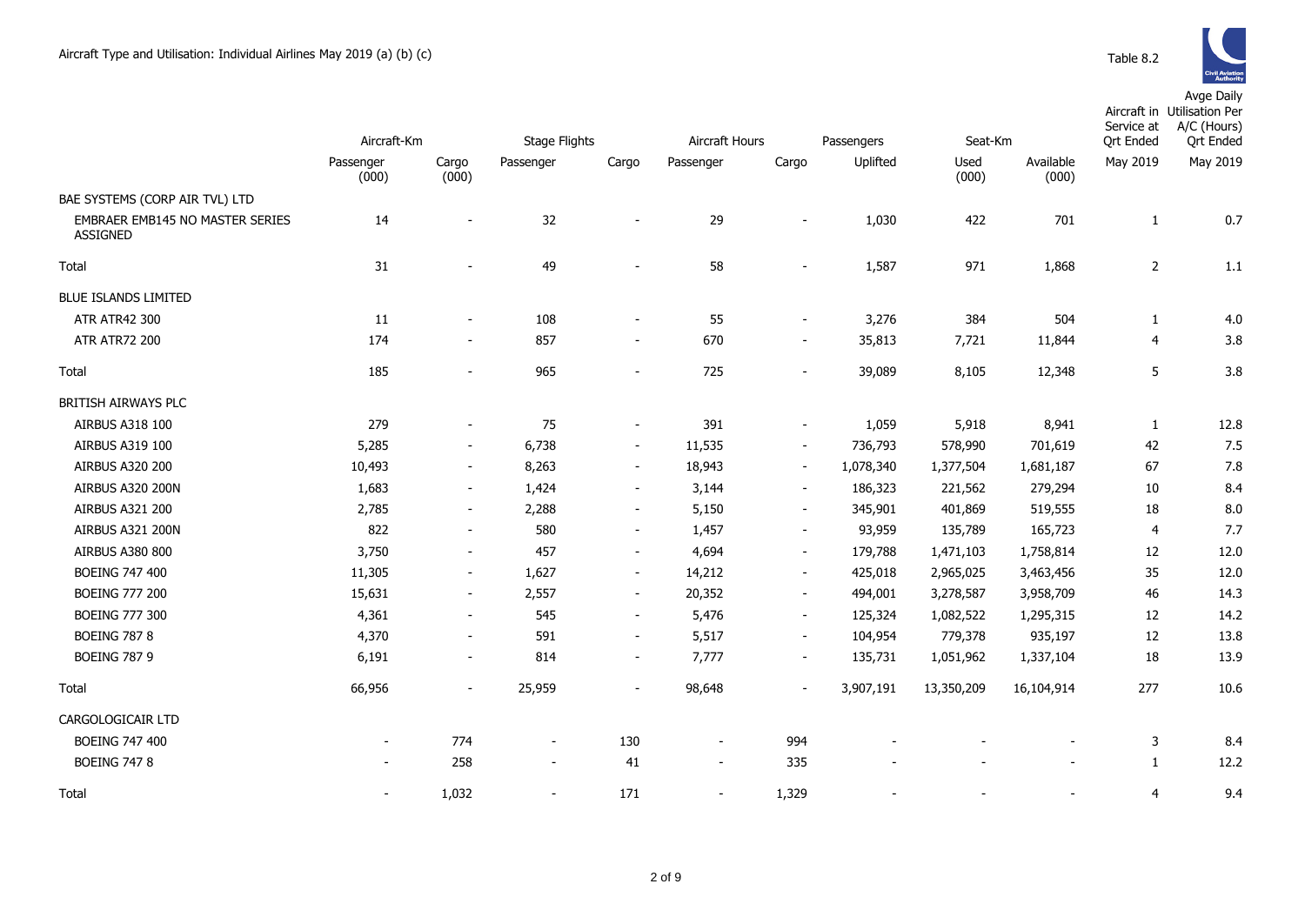

Utilisation Per

Aircraft in

|                                                           | Aircraft-Km              |                          | <b>Stage Flights</b>     |                          | Aircraft Hours           |                          | Passengers     | Seat-Km       |                    | Service at<br><b>Qrt Ended</b> | A/C (Hours)<br><b>Qrt Ended</b> |
|-----------------------------------------------------------|--------------------------|--------------------------|--------------------------|--------------------------|--------------------------|--------------------------|----------------|---------------|--------------------|--------------------------------|---------------------------------|
|                                                           | Passenger<br>(000)       | Cargo<br>(000)           | Passenger                | Cargo                    | Passenger                | Cargo                    | Uplifted       | Used<br>(000) | Available<br>(000) | May 2019                       | May 2019                        |
| CATREUS AOC LTD                                           |                          |                          |                          |                          |                          |                          |                |               |                    |                                |                                 |
| BOMBARDIER BD100 1A10 NO MASTER<br>SERIES ASSIGNED        | 15                       | $\overline{\phantom{a}}$ | 11                       |                          | 21                       | $\overline{\phantom{a}}$ | 44             | 53            | 145                |                                |                                 |
| BOMBARDIER BD700 1A10 NO MASTER<br><b>SERIES ASSIGNED</b> | 23                       |                          | $\overline{4}$           | $\overline{\phantom{a}}$ | 28                       | $\overline{\phantom{a}}$ | 24             | 128           | 296                |                                |                                 |
| CESSNA 510 NO MASTER SERIES<br><b>ASSIGNED</b>            | 12                       | $\overline{\phantom{a}}$ | 14                       | $\overline{\phantom{a}}$ | 24                       | $\overline{\phantom{a}}$ | $\blacksquare$ | 27            | 46                 |                                |                                 |
| CESSNA 525 NO MASTER SERIES<br>ASSIGNED                   | 12                       | $\sim$                   | 12                       | $\overline{\phantom{a}}$ | 22                       |                          | $\overline{a}$ | 26            | 57                 |                                |                                 |
| CESSNA 560 NO MASTER SERIES<br><b>ASSIGNED</b>            | 32                       | $\overline{\phantom{a}}$ | 31                       | $\overline{\phantom{a}}$ | 52                       | $\blacksquare$           | $\overline{a}$ | 156           | 290                |                                |                                 |
| EMBRAER EMB505 NO MASTER SERIES<br>ASSIGNED               | 33                       | $\overline{\phantom{a}}$ | 26                       | $\blacksquare$           | 53                       | $\overline{\phantom{a}}$ | $\overline{a}$ | 61            | 237                |                                |                                 |
| Total                                                     | 126                      |                          | 98                       |                          | 199                      | $\overline{\phantom{a}}$ | 68             | 451           | 1,071              |                                |                                 |
| DHL AIR LTD                                               |                          |                          |                          |                          |                          |                          |                |               |                    |                                |                                 |
| <b>BOEING 757 200</b>                                     | $\overline{\phantom{a}}$ | 996                      | $\overline{\phantom{a}}$ | 1,259                    | $\overline{\phantom{a}}$ | 1,959                    |                |               |                    | 23                             | 2.9                             |
| <b>BOEING 767 300</b>                                     |                          | 686                      | $\overline{\phantom{a}}$ | 189                      | $\overline{\phantom{a}}$ | 924                      |                |               |                    | 3                              | 9.0                             |
| Total                                                     | $\overline{\phantom{a}}$ | 1,681                    | $\overline{\phantom{a}}$ | 1,448                    | $\overline{\phantom{a}}$ | 2,883                    |                |               |                    | 26                             | 3.6                             |
| <b>EASTERN AIRWAYS</b>                                    |                          |                          |                          |                          |                          |                          |                |               |                    |                                |                                 |
| <b>ATR ATR72 200</b>                                      | 68                       | $\overline{\phantom{a}}$ | 207                      | $\overline{\phantom{a}}$ | 168                      | $\overline{\phantom{a}}$ | 6,088          | 2,104         | 4,996              | $\overline{2}$                 | 2.8                             |
| BAE JETSTREAM 4100 4100                                   | 111                      | $\overline{\phantom{a}}$ | 409                      | $\overline{\phantom{a}}$ | 294                      | $\overline{\phantom{a}}$ | 5,119          | 1,391         | 3,212              | 17                             | 0.5                             |
| EMBRAER EMB145 NO MASTER SERIES<br><b>ASSIGNED</b>        | 97                       | $\overline{\phantom{a}}$ | 210                      | $\overline{\phantom{a}}$ | 181                      | $\overline{\phantom{a}}$ | 5,811          | 2,804         | 4,837              | 3                              | 1.8                             |
| SAAB 2000 NO MASTER SERIES<br>ASSIGNED                    | 86                       | $\overline{\phantom{a}}$ | 289                      | $\overline{\phantom{a}}$ | 197                      | $\overline{a}$           | 6,247          | 1,927         | 4,286              | $\overline{7}$                 | 1.0                             |
| <b>Total</b>                                              | 361                      |                          | 1,115                    |                          | 839                      |                          | 23,265         | 8,226         | 17,331             | 29                             | 0.9                             |
| <b>EASYJET UK LTD</b>                                     |                          |                          |                          |                          |                          |                          |                |               |                    |                                |                                 |
| AIRBUS A319 100                                           | 13,571                   | $\overline{\phantom{a}}$ | 13,151                   | $\blacksquare$           | 25,170                   | $\overline{\phantom{a}}$ | 1,770,103      | 1,867,153     | 2,117,121          | 73                             | 9.1                             |
| AIRBUS A320 200                                           | 12,533                   | $\overline{\phantom{a}}$ | 9,158                    | $\overline{\phantom{a}}$ | 21,164                   | $\overline{\phantom{a}}$ | 1,458,054      | 2,063,670     | 2,319,726          | 57                             | 2.6                             |
| AIRBUS A320 200N                                          | 5,716                    | $\sim$                   | 3,727                    | $\blacksquare$           | 9,382                    | $\overline{\phantom{a}}$ | 602,359        | 960,632       | 1,063,034          | 21                             | 36.3                            |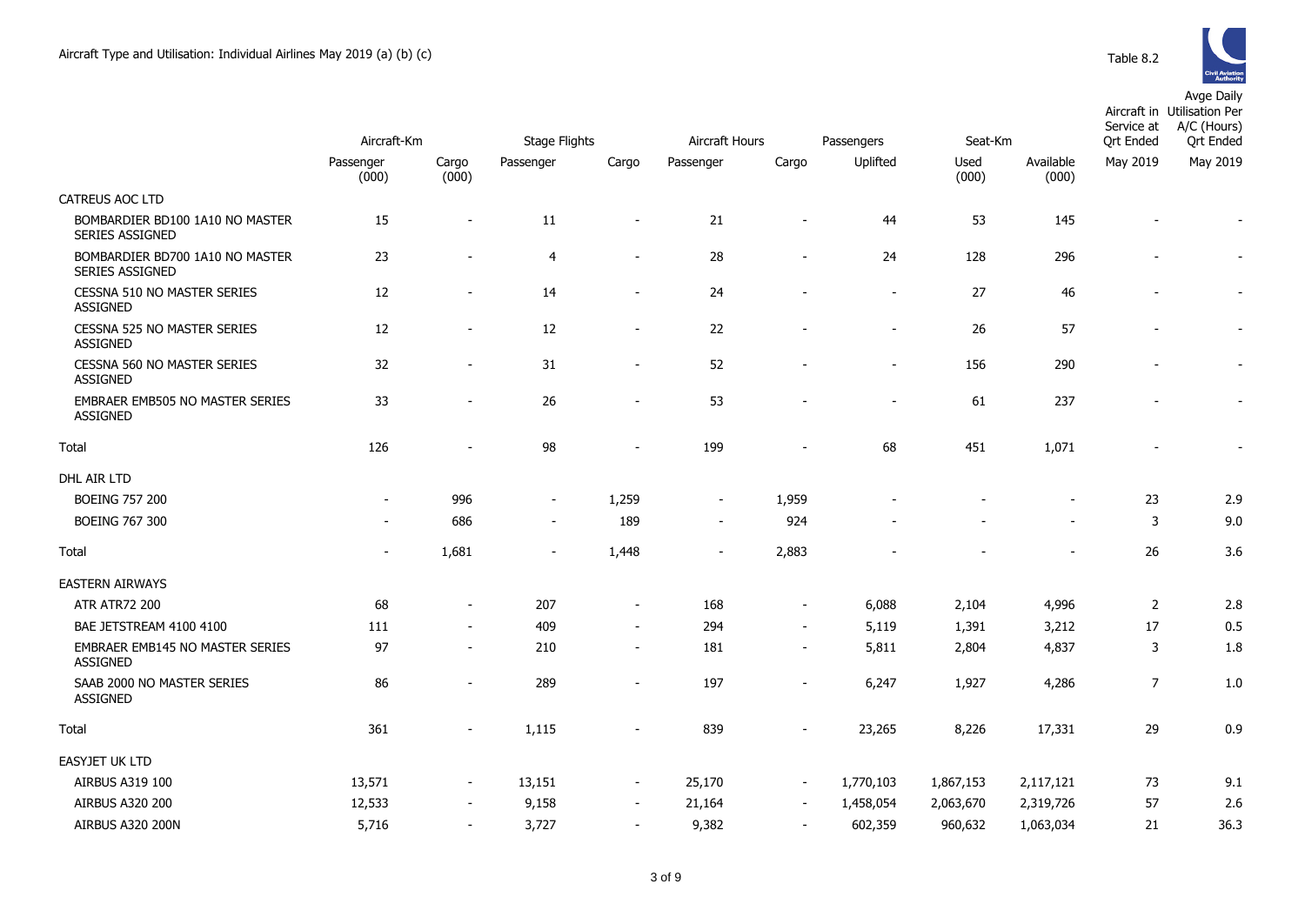|                                                          | Aircraft-Km        |                          | Stage Flights  |                          | Aircraft Hours |                          | Passengers               | Seat-Km       |                    | Service at<br><b>Ort Ended</b> | Aircraft in Utilisation Per<br>A/C (Hours)<br><b>Qrt Ended</b> |
|----------------------------------------------------------|--------------------|--------------------------|----------------|--------------------------|----------------|--------------------------|--------------------------|---------------|--------------------|--------------------------------|----------------------------------------------------------------|
|                                                          | Passenger<br>(000) | Cargo<br>(000)           | Passenger      | Cargo                    | Passenger      | Cargo                    | Uplifted                 | Used<br>(000) | Available<br>(000) | May 2019                       | May 2019                                                       |
| <b>EASYJET UK LTD</b>                                    |                    |                          |                |                          |                |                          |                          |               |                    |                                |                                                                |
| <b>AIRBUS A321 200N</b>                                  | 1,545              | $\overline{\phantom{0}}$ | 671            | $\overline{\phantom{m}}$ | 2,354          |                          | 142,268                  | 330,063       | 362,842            | 5                              | 10.1                                                           |
| Total                                                    | 33,364             | $\sim$                   | 26,707         | $\overline{\phantom{a}}$ | 58,069         |                          | 3,972,784                | 5,221,518     | 5,862,723          | 156                            | 10.2                                                           |
| <b>EXECUJET EUROPE</b>                                   |                    |                          |                |                          |                |                          |                          |               |                    |                                |                                                                |
| BOMBARDIER BD700 1A10 NO MASTER<br>SERIES ASSIGNED       | 1                  | ٠                        | $\overline{2}$ | $\blacksquare$           | 2              | $\sim$                   | 10                       | 3             | 10                 | 1                              | 0.1                                                            |
| Total                                                    | 1                  |                          | $\overline{2}$ | ۰                        | 2              |                          | 10                       | 3             | 10                 | 1                              | 0.1                                                            |
| <b>EXECUTIVE JET CHARTER LTD</b>                         |                    |                          |                |                          |                |                          |                          |               |                    |                                |                                                                |
| AEROSPATIALE AS365 NO MASTER<br>SERIES ASSIGNED          |                    |                          |                |                          |                |                          |                          |               |                    | 1                              |                                                                |
| AGUSTA AW139 NO MASTER SERIES<br><b>ASSIGNED</b>         |                    |                          |                |                          |                |                          |                          |               |                    | $\overline{2}$                 |                                                                |
| DASSAULT FALCON 2000 NO MASTER<br><b>SERIES ASSIGNED</b> |                    |                          |                |                          |                |                          |                          |               |                    | $\mathbf{1}$                   | $\sim$                                                         |
| DASSAULT FALCON 7X NO MASTER<br>SERIES ASSIGNED          | 6                  | $\sim$                   | 6              | $\overline{\phantom{a}}$ | 9              | $\blacksquare$           | 16                       | 13            | 85                 | $\mathbf{1}$                   | 0.3                                                            |
| GULFSTREAM GVI NO MASTER SERIES<br><b>ASSIGNED</b>       | 69                 |                          | 19             | $\blacksquare$           | 82             | $\overline{\phantom{a}}$ | 41                       | 121           | 806                | $\overline{2}$                 | 0.8                                                            |
| Total                                                    | 75                 |                          | 25             |                          | 91             |                          | 57                       | 134           | 891                | $\overline{7}$                 | 0.2                                                            |
| <b>FLYBE LTD</b>                                         |                    |                          |                |                          |                |                          |                          |               |                    |                                |                                                                |
| <b>ATR ATR72 200</b>                                     | 362                | $\overline{\phantom{a}}$ | 1,091          | $\overline{\phantom{a}}$ | 1,105          |                          | $\overline{\phantom{a}}$ | 15,550        | 25,310             | 5                              | 6.0                                                            |
| DE HAVILLAND DHC8 400                                    | 4,035              | $\sim$                   | 9,607          | $\overline{\phantom{a}}$ | 11,771         | $\overline{\phantom{a}}$ | 568,929                  | 241,971       | 314,719            | 54                             | 6.1                                                            |
| EMBRAER ERJ170 200                                       | 1,287              | $\sim$                   | 2,019          | $\sim$                   | 2,860          | $\blacksquare$           | 132,437                  | 85,446        | 113,292            | 11                             | 6.7                                                            |
| EMBRAER ERJ190 200                                       | 722                | $\sim$                   | 765            | $\overline{\phantom{a}}$ | 1,392          | $\overline{\phantom{a}}$ | 70,768                   | 67,440        | 85,242             | 5                              | 6.0                                                            |
| Total                                                    | 6,406              | $\sim$                   | 13,482         | $\overline{\phantom{m}}$ | 17,127         | $\blacksquare$           | 772,134                  | 410,407       | 538,563            | 75                             | 6.2                                                            |
| GAMA AVIATION (UK) LTD                                   |                    |                          |                |                          |                |                          |                          |               |                    |                                |                                                                |
| BEECH 200 NO MASTER SERIES<br><b>ASSIGNED</b>            |                    |                          |                |                          |                |                          |                          |               |                    | 4                              |                                                                |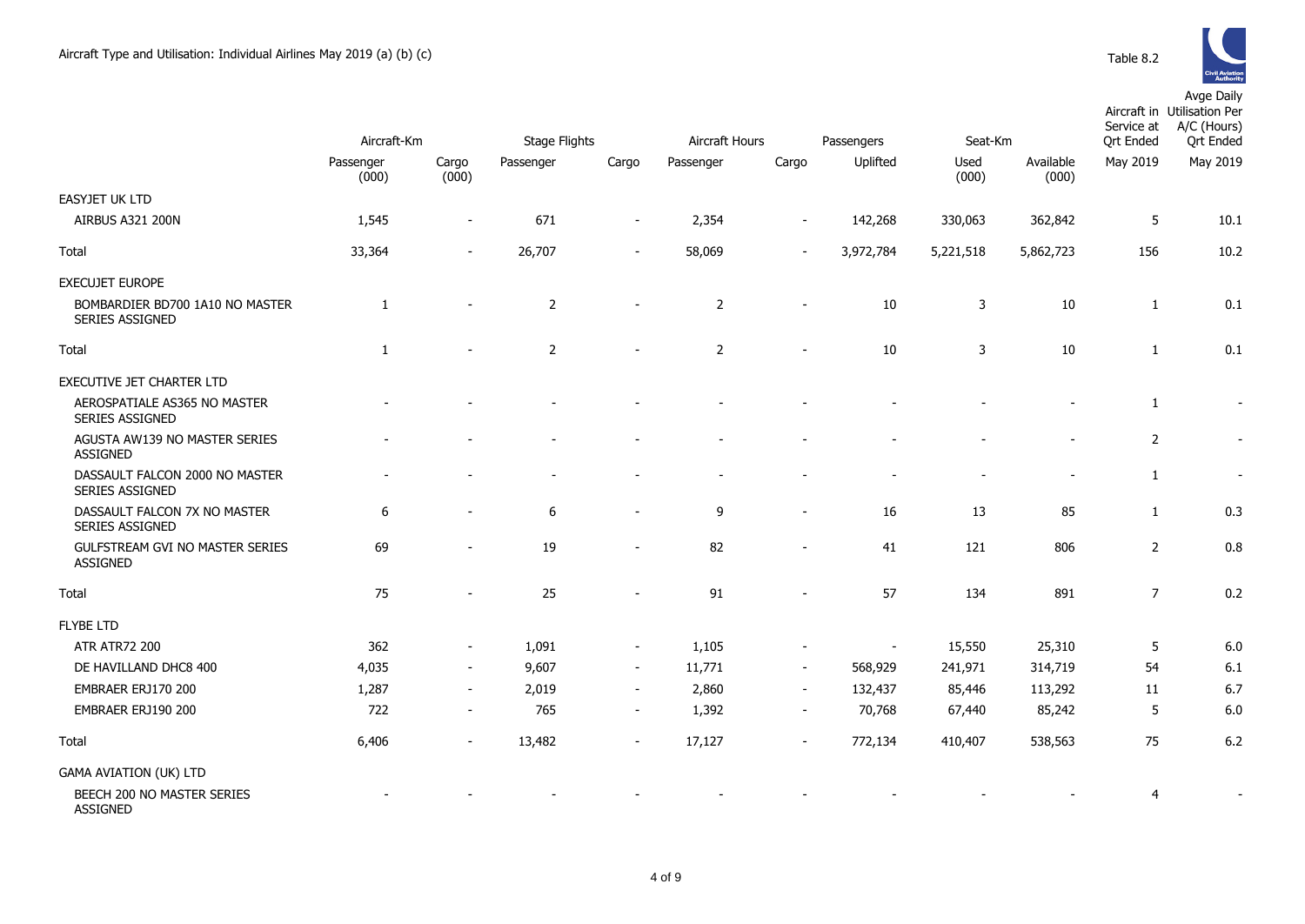

|                                                           | Aircraft-Km              |                          | <b>Stage Flights</b> |                          |           | Aircraft Hours<br>Passengers<br>Seat-Km |                          |               |                          |                              | Aircraft in Utilisation Per<br>A/C (Hours)<br><b>Ort Ended</b> |
|-----------------------------------------------------------|--------------------------|--------------------------|----------------------|--------------------------|-----------|-----------------------------------------|--------------------------|---------------|--------------------------|------------------------------|----------------------------------------------------------------|
|                                                           | Passenger<br>(000)       | Cargo<br>(000)           | Passenger            | Cargo                    | Passenger | Cargo                                   | Uplifted                 | Used<br>(000) | Available<br>(000)       | <b>Qrt Ended</b><br>May 2019 | May 2019                                                       |
| <b>GAMA AVIATION (UK) LTD</b>                             |                          |                          |                      |                          |           |                                         |                          |               |                          |                              |                                                                |
| BOMBARDIER BD700 1A10 NO MASTER<br><b>SERIES ASSIGNED</b> | 15                       |                          | 11                   | $\overline{\phantom{a}}$ | 21        | $\overline{\phantom{a}}$                | 39                       | 52            | 179                      | 3                            | 0.1                                                            |
| CANADAIR CL600 2B16 600                                   | 8                        |                          | $\overline{7}$       | $\sim$                   | 10        | $\sim$                                  | 44                       | 47            | 76                       | 4                            | 0.1                                                            |
| CESSNA 510 NO MASTER SERIES<br><b>ASSIGNED</b>            |                          |                          |                      |                          |           |                                         |                          |               |                          | 2                            | $\sim$                                                         |
| CESSNA 560 NO MASTER SERIES<br><b>ASSIGNED</b>            |                          |                          |                      |                          |           |                                         |                          |               |                          | 3                            | $\overline{\phantom{a}}$                                       |
| GULFSTREAM GV NO MASTER SERIES<br><b>ASSIGNED</b>         |                          |                          |                      |                          |           |                                         |                          |               | $\overline{a}$           | $\mathbf{1}$                 | 0.2                                                            |
| HAWKER HAWKER 800 NO MASTER<br>SERIES ASSIGNED            |                          |                          |                      |                          |           |                                         |                          |               |                          | $\mathbf{1}$                 | $\overline{\phantom{a}}$                                       |
| Total                                                     | 23                       |                          | 18                   |                          | 31        |                                         | 83                       | 99            | 255                      | 18                           | 0.1                                                            |
| JET2.COM LTD                                              |                          |                          |                      |                          |           |                                         |                          |               |                          |                              |                                                                |
| <b>BOEING 737 300</b>                                     | 1,331                    |                          | 844                  | $\overline{\phantom{a}}$ | 2,223     | $\blacksquare$                          | 103,449                  | 164,809       | 196,961                  | 11                           | 1.8                                                            |
| <b>BOEING 737 800</b>                                     | 14,823                   | $\sim$                   | 6,589                | $\overline{\phantom{a}}$ | 22,581    | $\sim$                                  | 1,051,676                | 2,367,245     | 2,801,485                | 65                           | 5.0                                                            |
| <b>BOEING 757 200</b>                                     | 1,920                    | $\overline{\phantom{a}}$ | 814                  | $\overline{\phantom{a}}$ | 2,900     | $\blacksquare$                          | 166,612                  | 392,164       | 451,137                  | 11                           | 2.9                                                            |
| Total                                                     | 18,073                   |                          | 8,247                |                          | 27,704    | $\sim$                                  | 1,321,737                | 2,924,218     | 3,449,583                | 87                           | 4.3                                                            |
| JOTA AVIATION LTD                                         |                          |                          |                      |                          |           |                                         |                          |               |                          |                              |                                                                |
| BAE AVRO146RJ 100                                         | 81                       |                          | 149                  | $\overline{\phantom{a}}$ | 189       | $\overline{\phantom{a}}$                |                          | 6,160         | 7,884                    | 1                            | 2.9                                                            |
| BAE AVRO146RJ 85                                          | 46                       | $\sim$                   | 68                   | $\overline{\phantom{a}}$ | 112       | $\sim$                                  | 1,344                    | 3,110         | 4,385                    | 1                            | 2.2                                                            |
| <b>BAE BAE146 200</b>                                     | 19                       | $\sim$                   | 21                   | $\overline{\phantom{a}}$ | 35        | $\sim$                                  | 1,034                    | 970           | 1,774                    | $\mathbf{1}$                 | 0.6                                                            |
| BAE BAE146 300                                            | $\overline{\phantom{a}}$ | $\overline{7}$           | $\sim$               | 5                        | $\sim$    | 13                                      | $\overline{\phantom{a}}$ | $\sim$        | $\overline{\phantom{a}}$ | $\overline{2}$               | 0.4                                                            |
| Total                                                     | 146                      | $\overline{7}$           | 238                  | 5                        | 335       | 13                                      | 2,378                    | 10,240        | 14,043                   | 5                            | 1.3                                                            |
| <b>LOGANAIR LTD</b>                                       |                          |                          |                      |                          |           |                                         |                          |               |                          |                              |                                                                |
| BRITTEN NORMAN BN2A<br>UNDESIGNATED MASTER SERIES         | 17                       | $\overline{\phantom{0}}$ | 480                  | $\overline{\phantom{a}}$ | 116       | $\overline{\phantom{a}}$                | 2,091                    | 94            | 134                      | $\overline{2}$               | 1.8                                                            |
| DE HAVILLAND DHC6 400                                     | 56                       |                          | 331                  |                          | 309       |                                         | 3,267                    | 552           | 1,067                    | 3                            | 2.6                                                            |
| DORNIER 328 NO MASTER SERIES<br>ASSIGNED                  |                          |                          |                      |                          |           |                                         |                          |               |                          | 2                            | 3.3                                                            |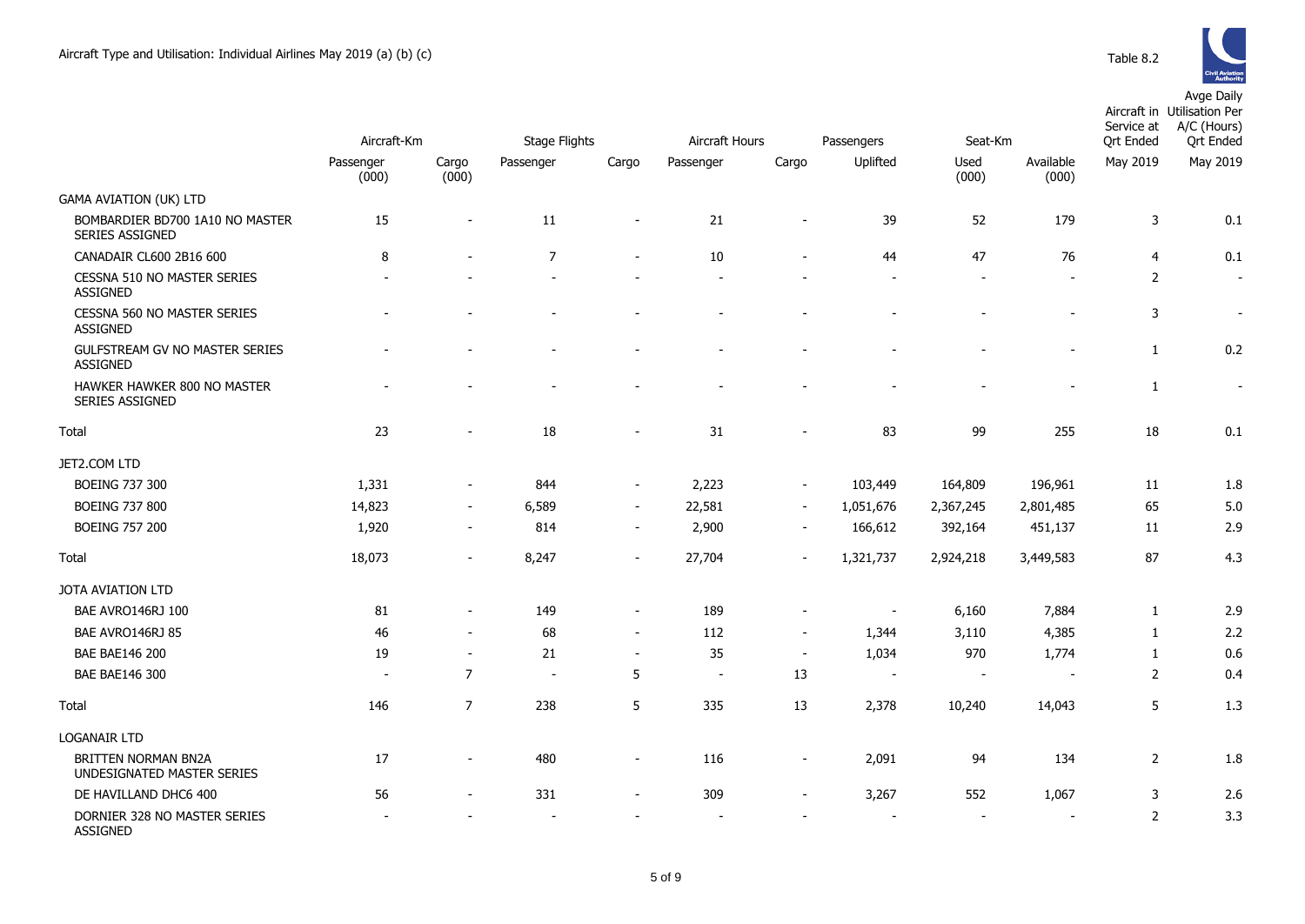|                                                           | Aircraft-Km        |                          | Stage Flights  |                          | Aircraft Hours           |                          | Passengers               | Seat-Km          |                    | Service at<br>Ort Ended  | Aircraft in Utilisation Per<br>A/C (Hours)<br><b>Ort Ended</b> |
|-----------------------------------------------------------|--------------------|--------------------------|----------------|--------------------------|--------------------------|--------------------------|--------------------------|------------------|--------------------|--------------------------|----------------------------------------------------------------|
|                                                           | Passenger<br>(000) | Cargo<br>(000)           | Passenger      | Cargo                    | Passenger                | Cargo                    | Uplifted                 | Used<br>(000)    | Available<br>(000) | May 2019                 | May 2019                                                       |
| <b>LOGANAIR LTD</b>                                       |                    |                          |                |                          |                          |                          |                          |                  |                    |                          |                                                                |
| <b>EMBRAER EMB135 NO MASTER SERIES</b><br><b>ASSIGNED</b> | 237                | $\blacksquare$           | 458            | $\blacksquare$           | 539                      | $\overline{a}$           | 8,385                    | 4,365            | 8,753              | 4                        | 3.0                                                            |
| <b>EMBRAER EMB145 NO MASTER SERIES</b><br><b>ASSIGNED</b> | 602                | $\overline{\phantom{a}}$ | 1,163          | $\overline{\phantom{m}}$ | 1,394                    | $\overline{\phantom{a}}$ | 26,773                   | 15,133           | 29,501             | 13                       | 4.4                                                            |
| SAAB 2000 NO MASTER SERIES<br><b>ASSIGNED</b>             | 186                | $\overline{\phantom{a}}$ | 500            | $\overline{\phantom{m}}$ | 537                      | $\overline{\phantom{a}}$ | 8,531                    | 3,778            | 9,289              | 5                        | 2.4                                                            |
| SAAB 340 NO MASTER SERIES ASSIGNED                        | 502                | $\overline{\phantom{a}}$ | 1,844          | $\overline{\phantom{a}}$ | 1,761                    | $\blacksquare$           | 35,637                   | 10,731           | 16,561             | 16                       | 3.3                                                            |
| Total                                                     | 1,600              | $\overline{a}$           | 4,776          | $\overline{a}$           | 4,655                    |                          | 84,684                   | 34,653           | 65,305             | 45                       | 3.1                                                            |
| NORWEGIAN AIR UK LTD                                      |                    |                          |                |                          |                          |                          |                          |                  |                    |                          |                                                                |
| <b>BOEING 737 800</b>                                     |                    |                          | $\blacksquare$ |                          |                          |                          |                          |                  |                    | $\overline{\phantom{a}}$ | 10.3                                                           |
| <b>BOEING 787 9</b>                                       | 3,774              | $\overline{\phantom{a}}$ | 498            | $\overline{\phantom{a}}$ | 4,664                    | $\blacksquare$           | 140,578                  | 1,057,874        | 1,298,374          | 13                       | 13.4                                                           |
| Total                                                     | 3,774              | $\overline{a}$           | 498            | $\blacksquare$           | 4,664                    | $\overline{\phantom{a}}$ | 140,578                  | 1,057,874        | 1,298,374          | 13                       | 13.2                                                           |
| RVL AVIATION LTD                                          |                    |                          |                |                          |                          |                          |                          |                  |                    |                          |                                                                |
| BEECH 200 NO MASTER SERIES<br><b>ASSIGNED</b>             | 5                  | ÷,                       | 12             | ۰                        | 12                       |                          |                          | $\boldsymbol{6}$ | 31                 | $\overline{4}$           | $\sim$                                                         |
| CESSNA 310 NO MASTER SERIES<br><b>ASSIGNED</b>            |                    |                          |                |                          |                          |                          |                          |                  |                    | 3                        | $\sim$                                                         |
| CESSNA 402 NO MASTER SERIES<br><b>ASSIGNED</b>            |                    |                          |                |                          |                          |                          |                          |                  |                    | $\mathbf{1}$             |                                                                |
| CESSNA 404 NO MASTER SERIES<br><b>ASSIGNED</b>            |                    |                          |                | ۰                        |                          |                          |                          |                  |                    | 4                        | $\sim$                                                         |
| CESSNA F406 NO MASTER SERIES<br><b>ASSIGNED</b>           |                    | 23                       | $\overline{a}$ | 62                       | $\overline{\phantom{a}}$ | 62                       |                          |                  |                    | 6                        | 0.3                                                            |
| Total                                                     | 5                  | 23                       | 12             | 62                       | 12                       | 62                       |                          | $\boldsymbol{6}$ | 31                 | 18                       | 0.1                                                            |
| RYANAIR UK LTD                                            |                    |                          |                |                          |                          |                          |                          |                  |                    |                          |                                                                |
| <b>BOEING 737 800</b>                                     | 187                | $\blacksquare$           | 158            | $\overline{\phantom{m}}$ | 332                      |                          | $\overline{\phantom{a}}$ | 30,939           | 35,328             | 1                        | 9.8                                                            |
| Total                                                     | 187                | $\blacksquare$           | 158            | $\overline{\phantom{m}}$ | 332                      |                          |                          | 30,939           | 35,328             | $\mathbf{1}$             | 9.8                                                            |
| SAXONAIR CHARTER LTD                                      |                    |                          |                |                          |                          |                          |                          |                  |                    |                          |                                                                |
| CANADAIR CL600 2B16 600                                   | 19                 |                          | 19             | $\overline{a}$           | 30                       |                          | 107                      | 105              | 187                | $\mathbf{1}$             | 0.6                                                            |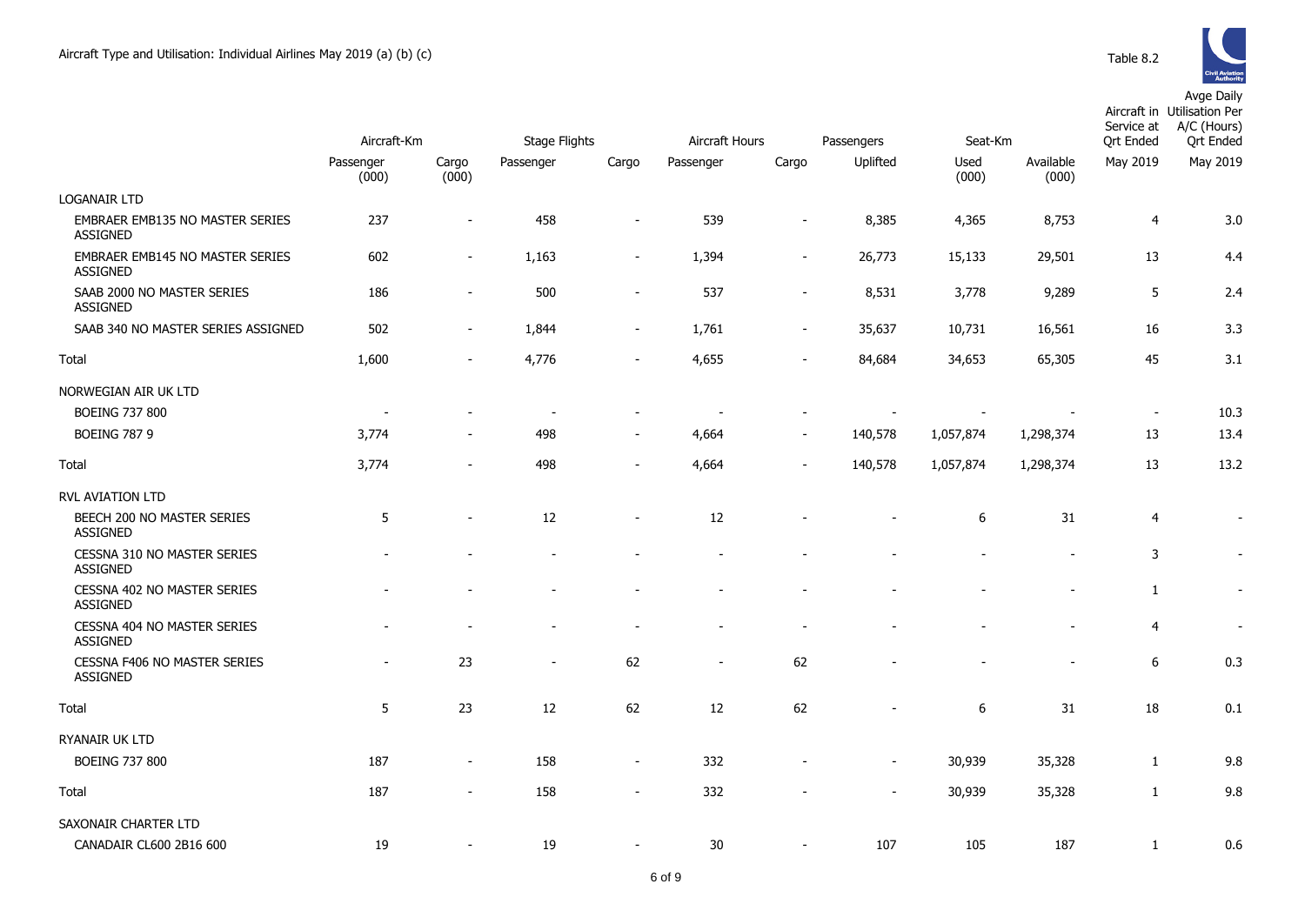

|                                                           | Aircraft-Km        |                          | <b>Stage Flights</b> |                          | Aircraft Hours |       |            |               |                    | Service at       | Aircraft in Utilisation Per<br>A/C (Hours) |
|-----------------------------------------------------------|--------------------|--------------------------|----------------------|--------------------------|----------------|-------|------------|---------------|--------------------|------------------|--------------------------------------------|
|                                                           |                    |                          |                      |                          |                |       | Passengers | Seat-Km       |                    | <b>Qrt Ended</b> | <b>Qrt Ended</b>                           |
|                                                           | Passenger<br>(000) | Cargo<br>(000)           | Passenger            | Cargo                    | Passenger      | Cargo | Uplifted   | Used<br>(000) | Available<br>(000) | May 2019         | May 2019                                   |
| SAXONAIR CHARTER LTD                                      |                    |                          |                      |                          |                |       |            |               |                    |                  |                                            |
| CESSNA 510 NO MASTER SERIES<br><b>ASSIGNED</b>            |                    |                          |                      |                          |                |       |            |               |                    | 1                | $\overline{\phantom{a}}$                   |
| EMBRAER EMB505 NO MASTER SERIES<br><b>ASSIGNED</b>        |                    |                          |                      |                          |                |       |            |               |                    | $\mathbf{1}$     | $\blacksquare$                             |
| EMBRAER EMB550 NO MASTER SERIES<br><b>ASSIGNED</b>        | 15                 |                          | 15                   |                          | 23             |       | 79         | 63            | 150                | 1                | 0.6                                        |
| <b>GULFSTREAM GV NO MASTER SERIES</b><br><b>ASSIGNED</b>  | 8                  | $\overline{\phantom{a}}$ | $\overline{2}$       | $\overline{\phantom{a}}$ | 11             |       | 8          | 33            | 132                | $\mathbf{1}$     | 0.9                                        |
| HAWKER HAWKER 800 NO MASTER<br><b>SERIES ASSIGNED</b>     |                    |                          |                      |                          |                |       |            |               |                    | $\overline{4}$   | $\blacksquare$                             |
| Total                                                     | 42                 |                          | 36                   |                          | 64             |       | 194        | 201           | 469                | 9                | 0.2                                        |
| TAG AVIATION (UK) LTD                                     |                    |                          |                      |                          |                |       |            |               |                    |                  |                                            |
| <b>BOEING 757 200</b>                                     | 21                 |                          | 14                   |                          | 30             |       | 551        | 782           | 1,898              | 1                | 1.4                                        |
| BOMBARDIER BD100 1A10 NO MASTER<br><b>SERIES ASSIGNED</b> |                    |                          |                      |                          |                |       |            |               |                    | 1                | 0.2                                        |
| BOMBARDIER BD700 1A10 NO MASTER<br>SERIES ASSIGNED        |                    |                          |                      |                          |                |       |            |               | $\overline{a}$     | $\overline{2}$   | 0.1                                        |
| BOMBARDIER BD700 1A11 NO MASTER<br>SERIES ASSIGNED        | 11                 | $\overline{\phantom{a}}$ | 12                   | $\overline{\phantom{a}}$ | 16             |       | 66         | 75            | 148                | $\mathbf{1}$     | 0.4                                        |
| CANADAIR CL600 2B16 600                                   | 14                 |                          | 14                   | $\blacksquare$           | 22             |       | 34         | 40            | 152                | 3                | 0.3                                        |
| DASSAULT FALCON 2000 NO MASTER<br>SERIES ASSIGNED         | 16                 |                          | 13                   |                          | 24             |       | 27         | 32            | 148                | 1                | 0.7                                        |
| DASSAULT FALCON 7X NO MASTER<br>SERIES ASSIGNED           | 38                 | $\blacksquare$           | 12                   | $\overline{\phantom{a}}$ | 48             |       | 41         | 117           | 495                | 3                | 0.7                                        |
| DASSAULT FALCON 900EX NO MASTER<br>SERIES ASSIGNED        |                    |                          |                      |                          |                |       |            |               |                    | $\blacksquare$   | 0.3                                        |
| EMBRAER EMB135 NO MASTER SERIES<br><b>ASSIGNED</b>        |                    |                          |                      |                          |                |       |            |               |                    | 1                | 0.3                                        |
| GULFSTREAM GV NO MASTER SERIES<br><b>ASSIGNED</b>         | 21                 |                          | 8                    |                          | 26             |       | 32         | 113           | 376                | $\mathbf{1}$     | 0.8                                        |
| <b>GULFSTREAM GVI NO MASTER SERIES</b><br><b>ASSIGNED</b> |                    |                          |                      |                          |                |       |            |               |                    | $\mathbf{1}$     | 0.9                                        |
| Total                                                     | 121                |                          | 73                   |                          | 167            |       | 751        | 1,159         | 3,217              | 15               | 0.5                                        |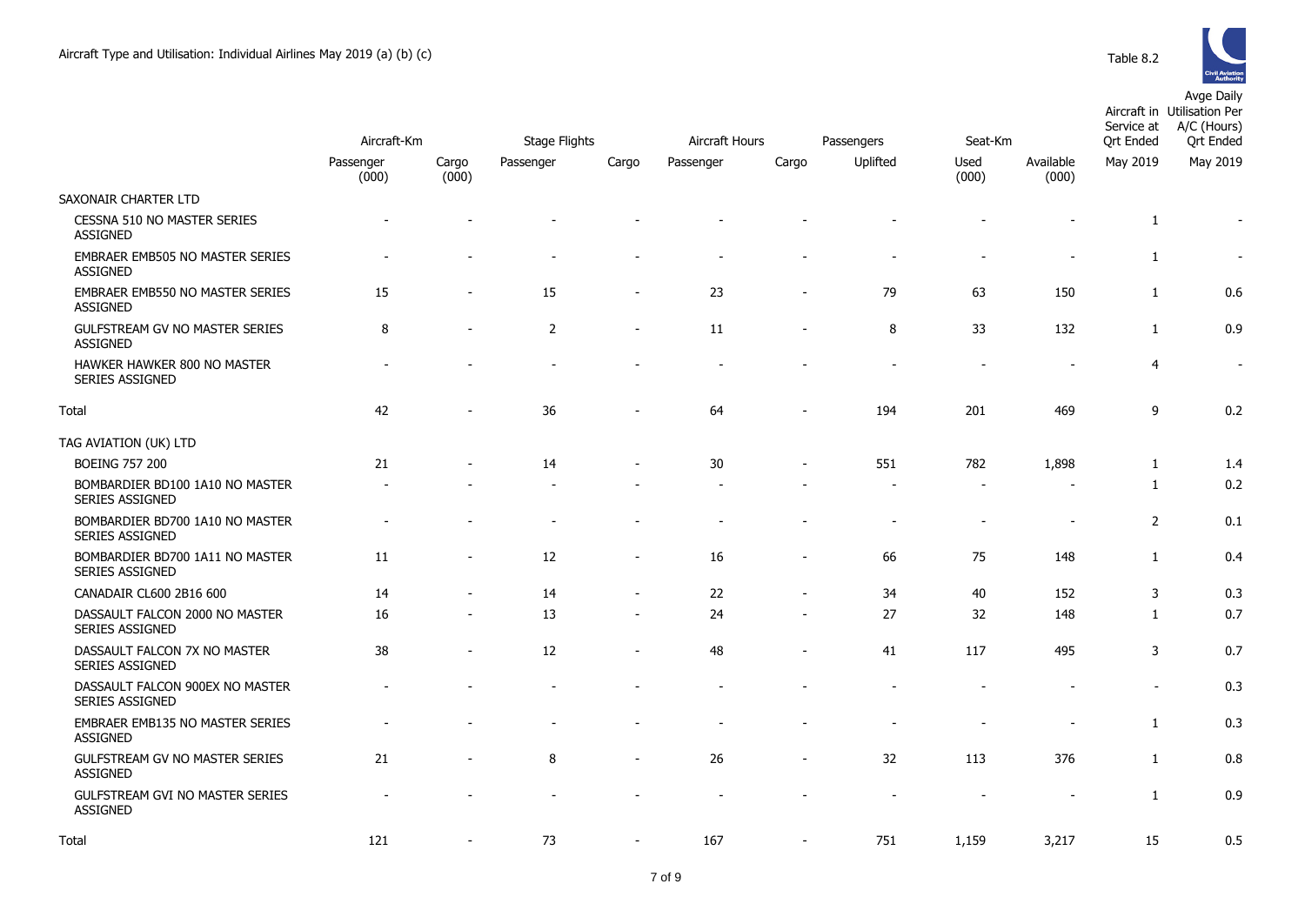|                             | Aircraft-Km        |                          | <b>Stage Flights</b>     |                          | Aircraft Hours<br>Passengers |                          |                          | Seat-Km                  |                          | Service at<br><b>Qrt Ended</b> | Aircraft in Utilisation Per<br>A/C (Hours)<br><b>Qrt Ended</b> |
|-----------------------------|--------------------|--------------------------|--------------------------|--------------------------|------------------------------|--------------------------|--------------------------|--------------------------|--------------------------|--------------------------------|----------------------------------------------------------------|
|                             | Passenger<br>(000) | Cargo<br>(000)           | Passenger                | Cargo                    | Passenger                    | Cargo                    | Uplifted                 | Used<br>(000)            | Available<br>(000)       | May 2019                       | May 2019                                                       |
| THOMAS COOK AIRLINES LTD    |                    |                          |                          |                          |                              |                          |                          |                          |                          |                                |                                                                |
| AIRBUS A321 200             | 7,225              | $\overline{\phantom{a}}$ | 2,735                    | $\overline{\phantom{a}}$ | 10,607                       | $\overline{\phantom{a}}$ | 513,208                  | 1,363,797                | 1,589,554                | 19                             | 7.6                                                            |
| <b>AIRBUS A330 200</b>      | 2,488              | $\overline{\phantom{a}}$ | 350                      | $\overline{\phantom{a}}$ | 3,174                        | $\overline{\phantom{a}}$ | 103,208                  | 737,078                  | 791,966                  | 9                              | 12.4                                                           |
| <b>BOEING 757-300</b>       |                    |                          | $\overline{\phantom{a}}$ |                          | $\overline{\phantom{a}}$     |                          |                          | $\overline{\phantom{a}}$ |                          | $\mathbf{1}$                   | 0.6                                                            |
| Total                       | 9,713              | $\blacksquare$           | 3,085                    | $\overline{\phantom{a}}$ | 13,781                       | $\blacksquare$           | 616,416                  | 2,100,875                | 2,381,520                | 29                             | 8.7                                                            |
| TITAN AIRWAYS LTD           |                    |                          |                          |                          |                              |                          |                          |                          |                          |                                |                                                                |
| AIRBUS A318 100             | 8                  |                          | $\mathbf{3}$             | $\overline{\phantom{a}}$ | 13                           |                          | 83                       | 206                      | 263                      | $\mathbf{1}$                   | 0.2                                                            |
| <b>AIRBUS A320 200</b>      | 404                | $\overline{\phantom{a}}$ | 178                      | $\overline{\phantom{a}}$ | 613                          |                          | $\overline{\phantom{a}}$ | 63,609                   | 72,735                   | $\overline{2}$                 | 4.5                                                            |
| <b>AIRBUS A321 200</b>      | 556                | $\overline{\phantom{a}}$ | 246                      | $\overline{\phantom{a}}$ | 844                          | $\overline{a}$           | $\blacksquare$           | 104,162                  | 121,937                  | 3                              | 2.2                                                            |
| <b>BOEING 737 400</b>       | $\sim$             | 45                       | $\sim$                   | 84                       | $\sim$                       | 98                       | $\blacksquare$           | $\sim$                   | $\overline{\phantom{a}}$ | $\mathbf{1}$                   | 3.2                                                            |
| <b>BOEING 757 200</b>       | 233                | $\overline{\phantom{a}}$ | 105                      | $\blacksquare$           | 350                          | $\overline{\phantom{a}}$ | 3,509                    | 38,952                   | 48,835                   | $\overline{2}$                 | 2.3                                                            |
| <b>BOEING 767 300</b>       | 63                 | $\overline{\phantom{a}}$ | 31                       | $\overline{\phantom{a}}$ | 97                           | $\overline{\phantom{a}}$ | 2,287                    | 8,425                    | 16,570                   | $\mathbf{1}$                   | 3.0                                                            |
| Total                       | 1,263              | 45                       | 563                      | 84                       | 1,917                        | 98                       | 5,879                    | 215,354                  | 260,340                  | $10\,$                         | 2.7                                                            |
| TUI AIRWAYS LTD             |                    |                          |                          |                          |                              |                          |                          |                          |                          |                                |                                                                |
| <b>BOEING 737 8</b>         |                    |                          |                          |                          |                              | $\overline{a}$           |                          |                          |                          | 6                              | 6.9                                                            |
| <b>BOEING 737 800</b>       | 8,050              | $\overline{\phantom{a}}$ | 3,382                    | $\overline{\phantom{a}}$ | 11,903                       | $\blacksquare$           | 580,718                  | 1,381,208                | 1,521,490                | 21                             | 7.6                                                            |
| <b>BOEING 757 200</b>       | 2,811              | $\overline{\phantom{a}}$ | 1,100                    | $\overline{\phantom{a}}$ | 4,076                        | $\overline{\phantom{a}}$ | 216,313                  | 555,366                  | 621,748                  | 12                             | 7.0                                                            |
| <b>BOEING 767 300</b>       | 259                | $\overline{\phantom{a}}$ | 104                      | $\overline{\phantom{a}}$ | 374                          | $\overline{\phantom{a}}$ | 30,228                   | 74,982                   | 84,801                   | 2                              | 11.9                                                           |
| <b>BOEING 787 8</b>         | 2,837              | $\overline{\phantom{a}}$ | 506                      | $\overline{\phantom{a}}$ | 3,569                        | $\overline{\phantom{a}}$ | 134,116                  | 771,227                  | 860,013                  | 8                              | 15.6                                                           |
| <b>BOEING 787 9</b>         | 1,226              | $\overline{\phantom{a}}$ | 222                      | $\overline{\phantom{a}}$ | 1,554                        | $\overline{\phantom{a}}$ | 68,104                   | 390,073                  | 422,821                  | 4                              | 15.1                                                           |
| Total                       | 15,182             | $\overline{\phantom{a}}$ | 5,314                    | $\blacksquare$           | 21,476                       | $\blacksquare$           | 1,029,479                | 3,172,856                | 3,510,873                | 53                             | 9.5                                                            |
| VIRGIN ATLANTIC AIRWAYS LTD |                    |                          |                          |                          |                              |                          |                          |                          |                          |                                |                                                                |
| <b>AIRBUS A330 200</b>      | 891                |                          | 136                      | $\overline{\phantom{a}}$ | 1,138                        | $\overline{\phantom{m}}$ | 26,576                   | 192,283                  | 255,830                  | $\overline{2}$                 | 7.0                                                            |
| <b>AIRBUS A330 300</b>      | 3,214              | $\overline{\phantom{a}}$ | 566                      | $\overline{\phantom{a}}$ | 4,275                        | $\overline{\phantom{a}}$ | 118,705                  | 675,932                  | 854,850                  | $10\,$                         | 13.9                                                           |
| AIRBUS A340-600             | 1,405              | $\overline{\phantom{a}}$ | 232                      | $\overline{\phantom{a}}$ | 1,923                        | $\blacksquare$           | 56,268                   | 340,303                  | 432,854                  | 6                              | 11.0                                                           |
| <b>BOEING 747 400</b>       | 2,601              | $\overline{\phantom{a}}$ | 395                      | $\overline{\phantom{a}}$ | 3,257                        | $\overline{\phantom{a}}$ | 142,667                  | 950,378                  | 1,183,581                | 8                              | 11.4                                                           |
| <b>BOEING 787 9</b>         | 5,680              | $\blacksquare$           | 673                      | $\overline{\phantom{a}}$ | 7,002                        | $\sim$                   | 139,349                  | 1,179,297                | 1,499,582                | 17                             | 12.0                                                           |
| Total                       | 13,792             | $\overline{\phantom{a}}$ | 2,002                    | $\overline{\phantom{a}}$ | 17,595                       | $\overline{\phantom{a}}$ | 483,565                  | 3,338,193                | 4,226,697                | 43                             | 12.0                                                           |